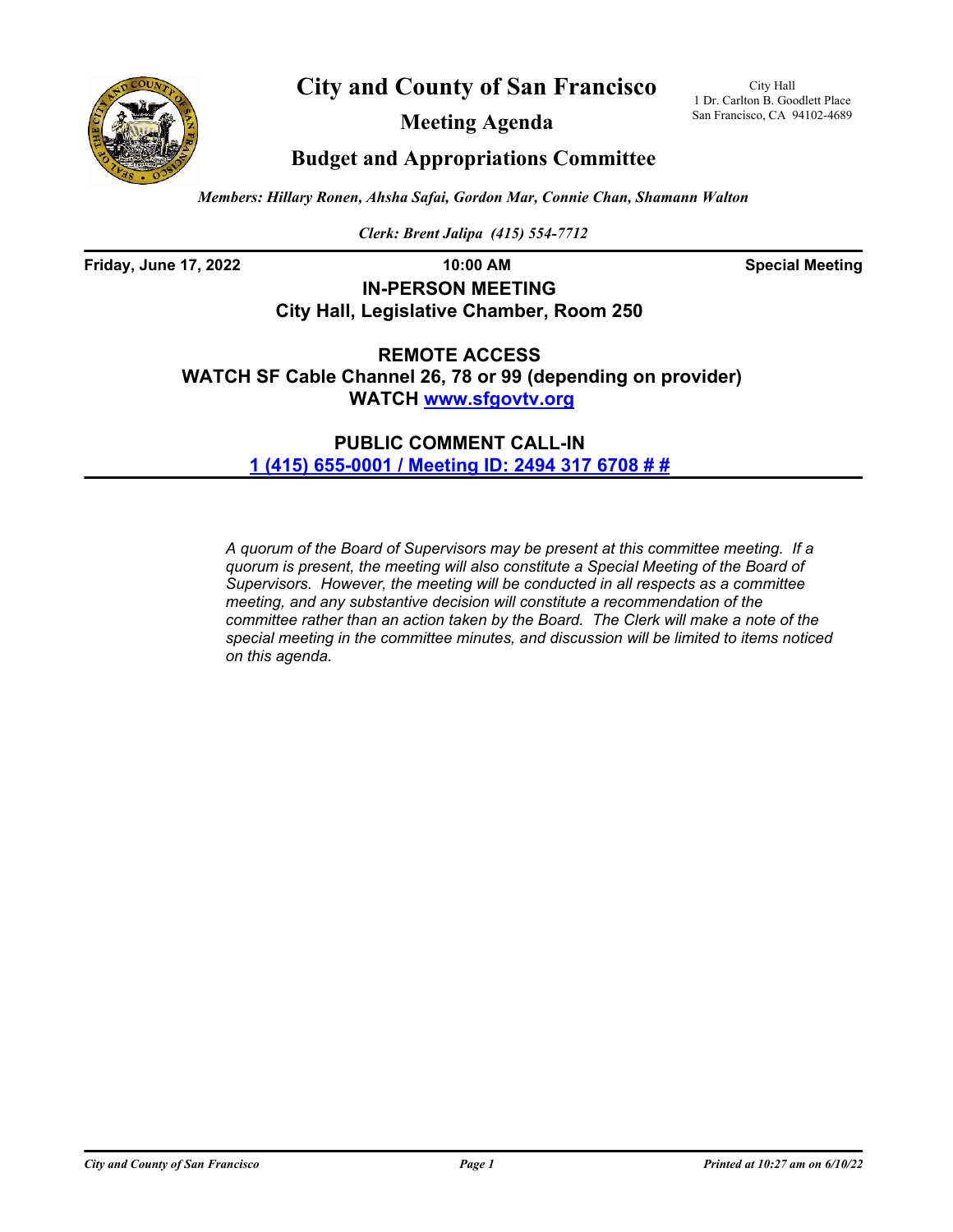## **Remote Access to Information and Participation**

*The Board of Supervisors and its committees will convene hybrid meetings that will allow in-person attendance, remote access, and public comment via teleconference. Visit the SFGovTV website at [\(www.sfgovtv.org\)](www.sfgovtv.org) to stream the live meetings and watch meetings on demand or watch live meetings on San Francisco Cable Channels 26, 78 or 99 (depending on your provider). Members of the public may provide public comment in-person at the above noticed location or remotely via teleconference (detailed instructions available at: [https://sfbos.org/remote-meeting-call\)](https://sfbos.org/remote-meeting-call). Individuals who wish to share documents during a hearing must provide them to the Clerk 48 hours in advance [\(brent.jalipa@sfgov.org\)](mailto:brent.jalipa@sfgov.org); equipment is not available to share hard copy documents received in-person.*

*Members of the public attending in-person may be required to wear masks or adhere to current orders, please visit [https://sfbos.org/in\\_person\\_meeting\\_guidelines](https://sfbos.org/in_person_meeting_guidelines) for the current guidelines.*

*Members of the public may also submit their comments by email to: [brent.jalipa@sfgov.org;](mailto:brent.jalipa@sfgov.org) all comments received will be made a part of the official record. Regularly scheduled Budget and Finance Committee Meetings begin at 10:30 a.m. every Wednesday of each month. Committee agendas and their associated documents are available at [https://sfbos.org/committees.](https://sfbos.org/committees)*

*PUBLIC COMMENT CALL IN [1 \(415\) 655-0001 / Meeting ID:](tel:+14156550001,,24943176708#,,#) 2494 317 6708 # # (Press \*3 to enter the speaker line)*

*Please visit the Board's website [\(www.sfbos.org\)](https://sfbos.org) regularly to be updated on the current situation as it affects the legislative process. For more information contact the Clerk, Brent Jalipa, at (415) 554-7712 or [brent.jalipa@sfgov.org.](mailto:brent.jalipa@sfgov.org)*

# **ROLL CALL AND ANNOUNCEMENTS**

## **COMMUNICATIONS**

## **AGENDA CHANGES**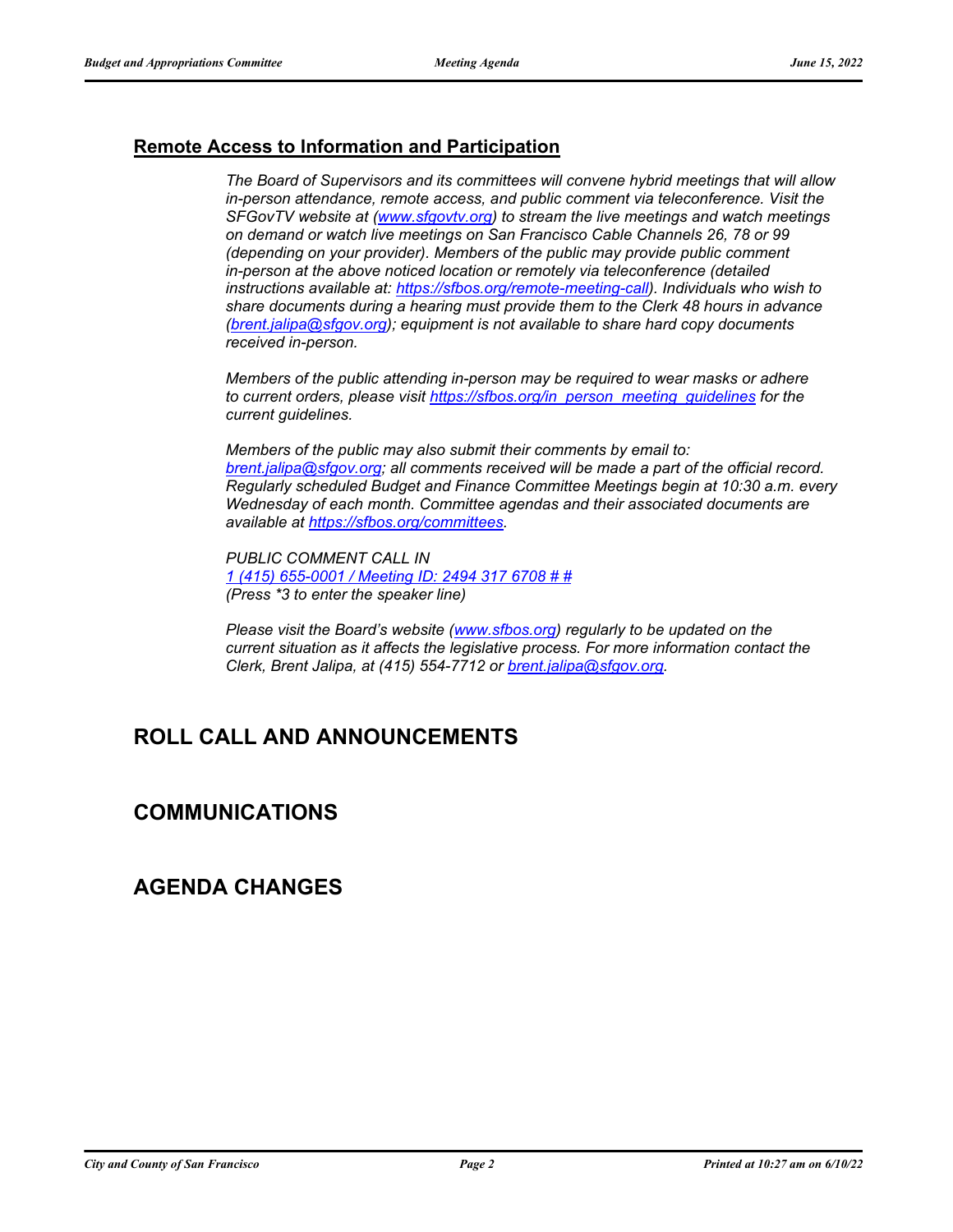# **REGULAR AGENDA**

## **1. [220669](http://sfgov.legistar.com/gateway.aspx?m=l&id=38861) [Budget and Appropriation Ordinance for Departments - FYs 2022-2023 and 2023-2024]**

## **Sponsor: Mayor**

Budget and Appropriation Ordinance appropriating all estimated receipts and all estimated expenditures for Departments of the City and County of San Francisco as of June 1, 2022, for the Fiscal Years (FYs) ending June 30, 2023, and June 30, 2024.

6/1/22; RECEIVED.

6/7/22; ASSIGNED to the Budget and Appropriations Committee.

*The following departments are scheduled to appear before the Budget and Appropriations Committee on June 17, 2022:*

*Juvenile Probation Adult Probation Superior Court Police Department Police Accountability, Department of Sheriff's Department of Accountability Public Defender, Office of the District Attorney, Office of the Sheriff's Department Fire Department*

#### **2. [220670](http://sfgov.legistar.com/gateway.aspx?m=l&id=38862) [Annual Salary Ordinance - FYs 2022-2023 and 2023-2024] Sponsor: Mayor**

Annual Salary Ordinance enumerating positions in the Annual Budget and Appropriation Ordinance for the Fiscal Years (FYs) ending June 30, 2023, and June 30, 2024, continuing, creating, or establishing these positions; enumerating and including therein all positions created by Charter or State law for which compensations are paid from City and County funds and appropriated in the Annual Appropriation Ordinance; authorizing appointments or continuation of appointments thereto; specifying and fixing the compensations and work schedules thereof; and authorizing appointments to temporary positions and fixing compensations therefore.

6/1/22; RECEIVED.

6/7/22; ASSIGNED to the Budget and Appropriations Committee.

*The following departments are scheduled to appear before the Budget and Appropriations Committee on June 17, 2022:*

*Juvenile Probation Adult Probation Superior Court Police Department Police Accountability, Department of Sheriff's Department of Accountability Public Defender, Office of the District Attorney, Office of the Sheriff's Department Fire Department*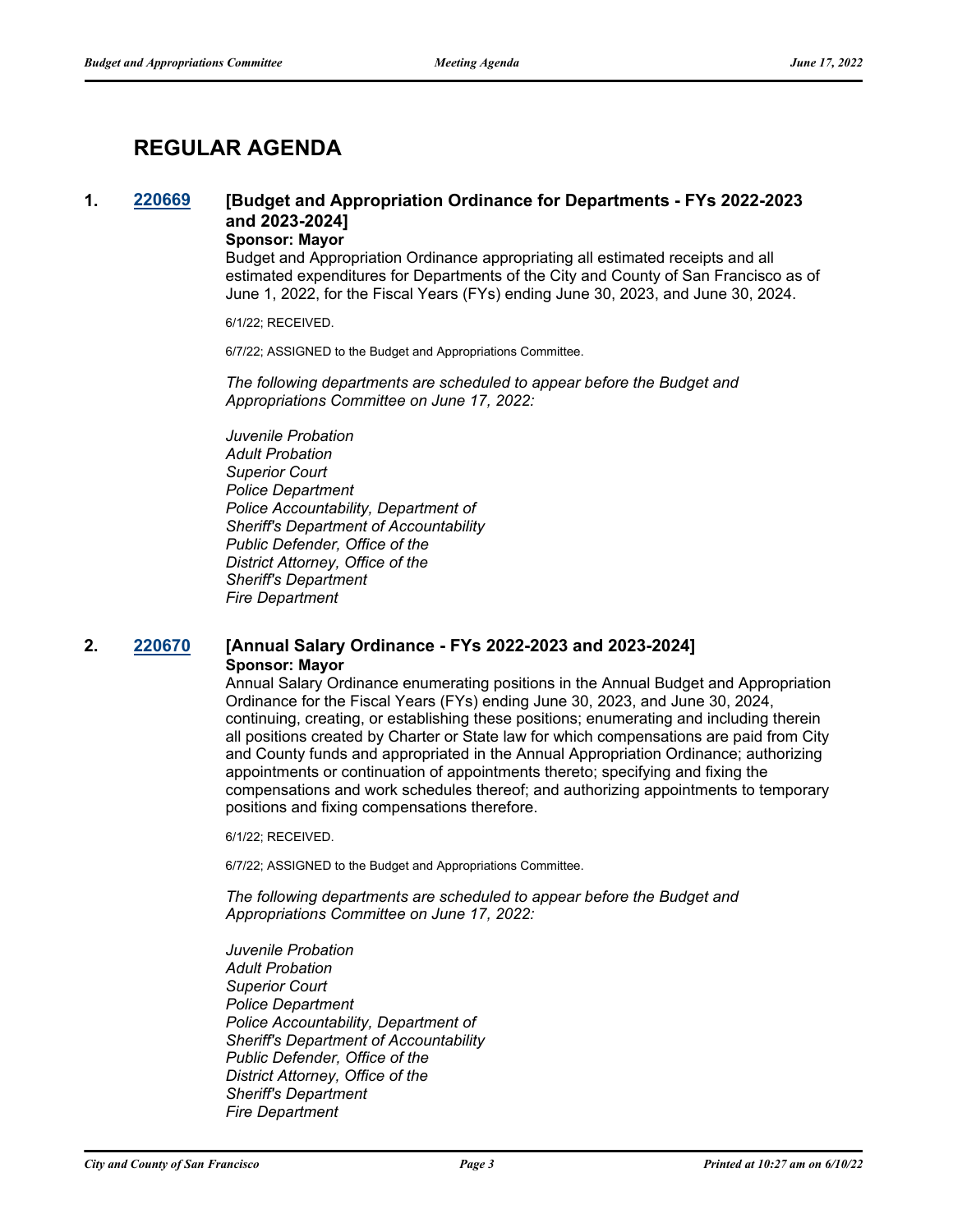## **3. [220680](http://sfgov.legistar.com/gateway.aspx?m=l&id=38872) [Administrative Code - Police Vehicle Theft Crime Fund Surcharge] Sponsor: Mayor**

Ordinance amending the Administrative Code to increase the surcharge on vehicles registered to a San Francisco address in accordance with California state law.

6/1/22; RECEIVED.

6/5/22; NOTICED.

6/7/22; ASSIGNED to the Budget and Appropriations Committee.

6/10/22; NOTICED.

## **4. [220679](http://sfgov.legistar.com/gateway.aspx?m=l&id=38871) [Administrative Code - Deputy Fire Chiefs] Sponsor: Mayor**

Ordinance amending the Administrative Code to authorize the Chief of the Fire Department to appoint three rather than two deputy chiefs, with one of the deputy chiefs being an Emergency Medical Services or Community Paramedicine member of the Department.

6/1/22; RECEIVED.

6/7/22; ASSIGNED to the Budget and Appropriations Committee.

# **ADJOURNMENT**

## **LEGISLATION UNDER THE 30-DAY RULE**

*NOTE: The following legislation will not be considered at this meeting. Board Rule 3.22 provides that when an Ordinance or Resolution is introduced which would CREATE OR REVISE MAJOR CITY POLICY, the Committee to which the legislation is assigned shall not consider the legislation until at least thirty days after the date of introduction. The provisions of this rule shall not apply to the routine operations of the departments of the City or when a legal time limit controls the hearing timing. In general, the rule shall not apply to hearings to consider subject matter when no legislation has been presented, nor shall the rule apply to resolutions which simply URGE action to be taken.*

*(There is no legislation pending under the 30-Day Rule.)*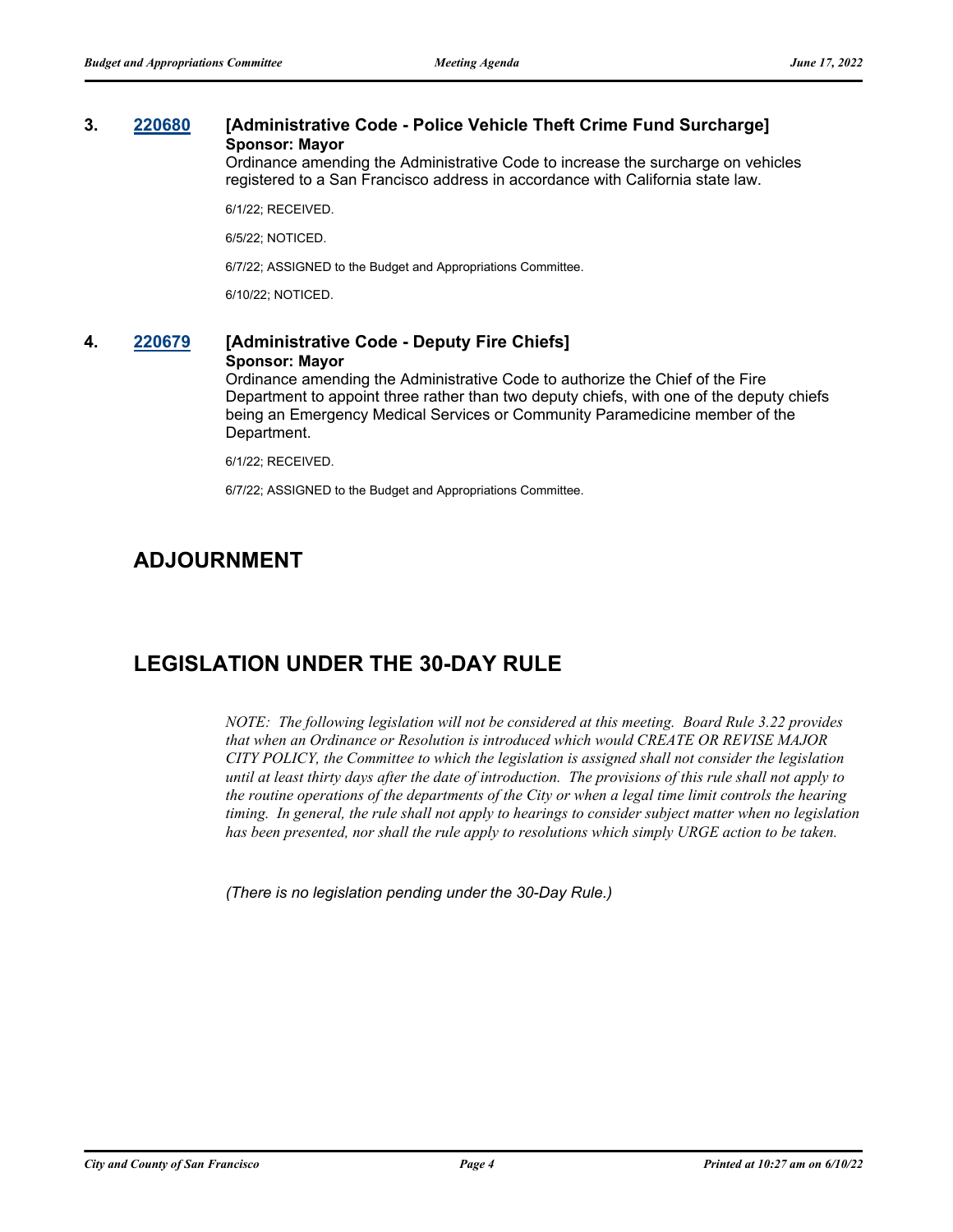#### **Agenda Item Information**

Each item on the Consent or Regular agenda may include the following documents:

1) Legislation

2) Budget and Legislative Analyst report

3) Department or Agency cover letter and/or report

4) Public correspondence

These items are available for review at City Hall, 1 Dr. Carlton B. Goodlett Place, Room 244, Reception Desk or at https://sfbos.org/legislative-research-center-lrc.

#### **Meeting Procedures**

The Board of Supervisors is the legislative body of the City and County of San Francisco. The Board has several standing committees where legislation is the subject of hearings at which members of the public are urged to testify. The full Board does not hold a second public hearing on measures which have been heard in committee.

Board procedures do not permit: 1) persons in the audience to vocally express support or opposition to statements by Supervisors or by other persons testifying; 2) ringing and use of cell phones, pagers, and similar sound-producing electronic devices; 3) bringing in or displaying signs in the meeting room; and 4) standing in the meeting room. Each member of the public will be allotted the same maximum number of minutes to speak as set by the President or Chair at the beginning of each item or public comment, excluding City representatives; except that public speakers using interpretation assistance will be allowed to testify for twice the amount of the public testimony time limit. If simultaneous interpretation services are used, speakers will be governed by the public testimony time limit applied to speakers not requesting interpretation assistance. Members of the public who want a document displayed should provide in advance of the meeting to the Clerk of the Board (bos.legislation@sfgov.org), clearly state such during testimony, and subsequently request the document be removed when they want the screen to return to live coverage of the meeting. Hard copy documents may no be shared during in-person meetings.

IMPORTANT INFORMATION: The public is encouraged to testify at Committee meetings. Persons unable to attend the meeting may submit to the City, by the time the proceedings begin, written comments regarding the agenda items. These comments will be made a part of the official public record and shall be brought to the attention of the Board of Supervisors. Written communications expected to be made a part of the official file should be submitted to the Clerk of the Board or Clerk of a Committee: 1 Dr. Carlton B. Goodlett Place, Room 244, San Francisco, CA 94102. Communications which are not received prior to the hearing may be delivered to the Clerk of the Board or Clerk of the Committee and will be shared with the Members.

COPYRIGHT: All system content that is broadcasted live during public proceedings is secured by High-bandwidth Digital Content Protection (HDCP), which prevents copyrighted or encrypted content from being displayed or transmitted through unauthorized devices. Members of the public who wish to utilize chamber digital, audio and visual technology may not display copyrighted or encrypted content during public proceedings.

AGENDA PACKET: Available on the internet at https://www.sfbos.org/meetings. Meetings are cablecast on SFGovTV, the Government Channel, at www.sfgovtv.org or Cable Channels 26, 78 or 99 (depending on your provider). For USB copies call (415) 554-4188.

LANGUAGE INTERPRETERS: Language services are available in Spanish, Chinese and Filipino at all regular and special Board and Committee meetings if made at least 48 hours in advance of the meeting to help ensure availability. For more information or to request services: Contact Wilson Ng or Arthur Khoo at (415) 554-5184.

傳譯服務: 所有常規及特別市參事會會議和常務委員會會議將提供西班牙文, 中文以及菲律賓文的傳譯服務, 但必須 在會議前最少48小時作出請求, 以確保能獲取到傳譯服務. 將因應請求提供交替傳譯服務, 以便公眾向有關政府機構 發表意見. 如需更多資訊或請求有關服務, 請致電(415) 554-5184聯絡我們.

AVISO EN ESPAÑOL: Los servicios de idiomas están disponibles en español, chino, y filipino en todas las reunions regulares y reuniones especiales de la Junta, de los Comités, si se solicita por lo menos 48 horas antes de la reunión para ayudar a garantizar su disponibilidad. Para más información o solicitar servicios, por favor contactar a (415) 554-5184.

PAUNAWA: Mayroong serbisyong pang-wika sa Espanyol, Tsino at Pilipino para sa lahat ng mga regular at espesyal na pagpupulong ng Board, at Komite ng Board. Sa kasalukuyan, mayroong serbisyo sa wikang Pilipino na maaaring hilingin, 48